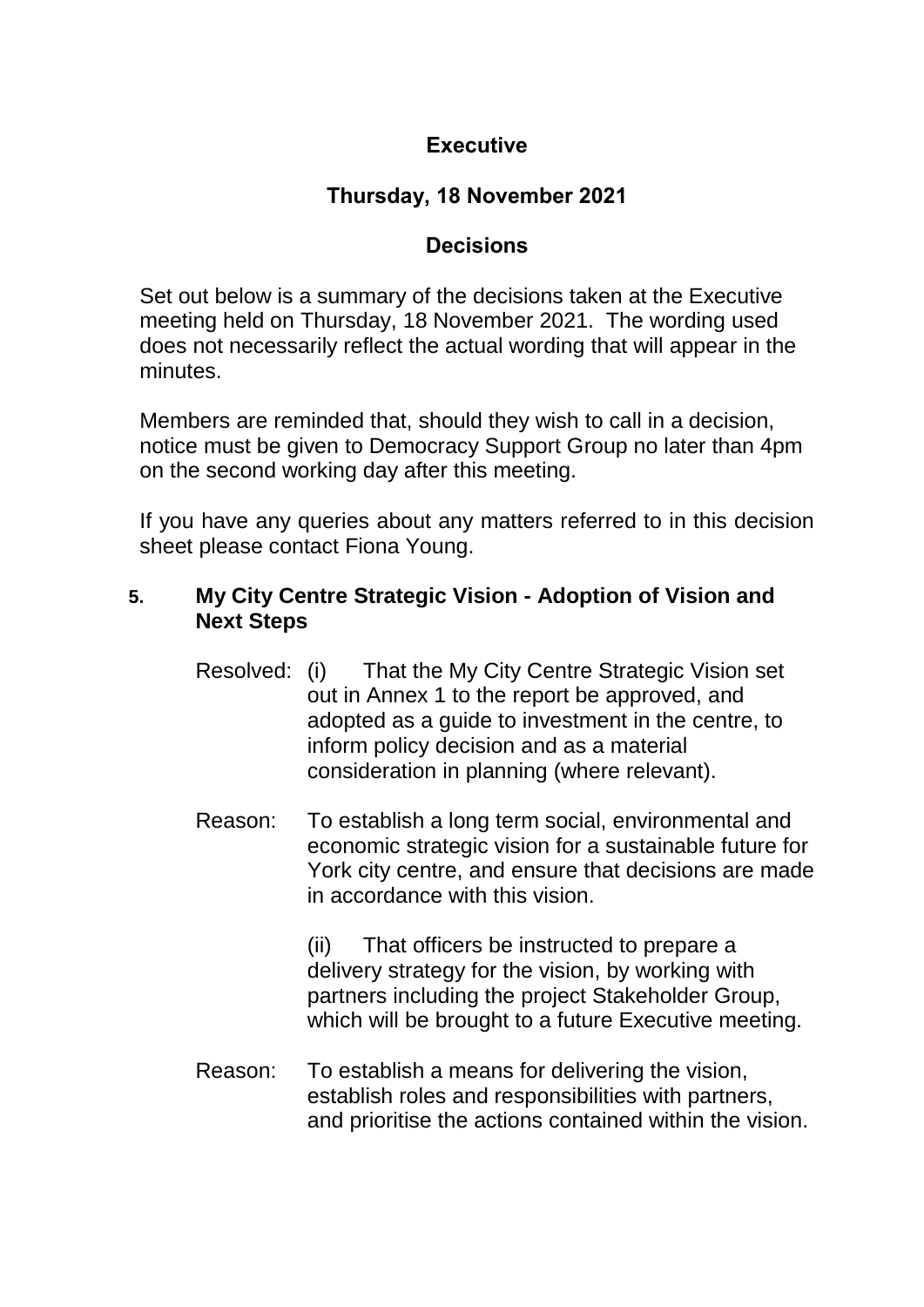### **6. Strategic Reviews of City Centre Access and Council Car Parking**

- Resolved: (i) That the Strategic Review of City Centre Access and associated Action Plan at Annex 1 to the report be approved, including the creation of an Access Officer post.
- Reason: To agree a clear strategy for access to and through the city centre footstreets and approve the action plan (subject to the success of identified funding bids) to implement the improvements to access that have been developed through public and stakeholder engagement.

(ii) That the City Centre Access model set out in the Strategic Review of City Centre Access be approved as a key principle in Local Transport Plan 4.

Reason: To ensure the council's strategic priorities are aligned and consistent.

> (iii) That the Strategic Review of Council Car Parking and associated Action Plan at Annex 2 be approved.

Reason: To allow the council to define and invest strategically in its priority car parks and to inform future decisions on which car parks could be used for alternatives uses should future parking demand decline through either market conditions or policy based decisions.

> (iv) That it be noted that a future report on whether to re-commence the paused procurement of a contractor to build St George's Field MSCP will be brought to Executive as part of a wider delivery update on the Castle Gateway project in February 2022.

Reason: To consider whether to proceed with St George's Field MSCP in light of the outcomes of the Strategic Review of Council Car Parking, a review of the business case, and the wider progress of the masterplan.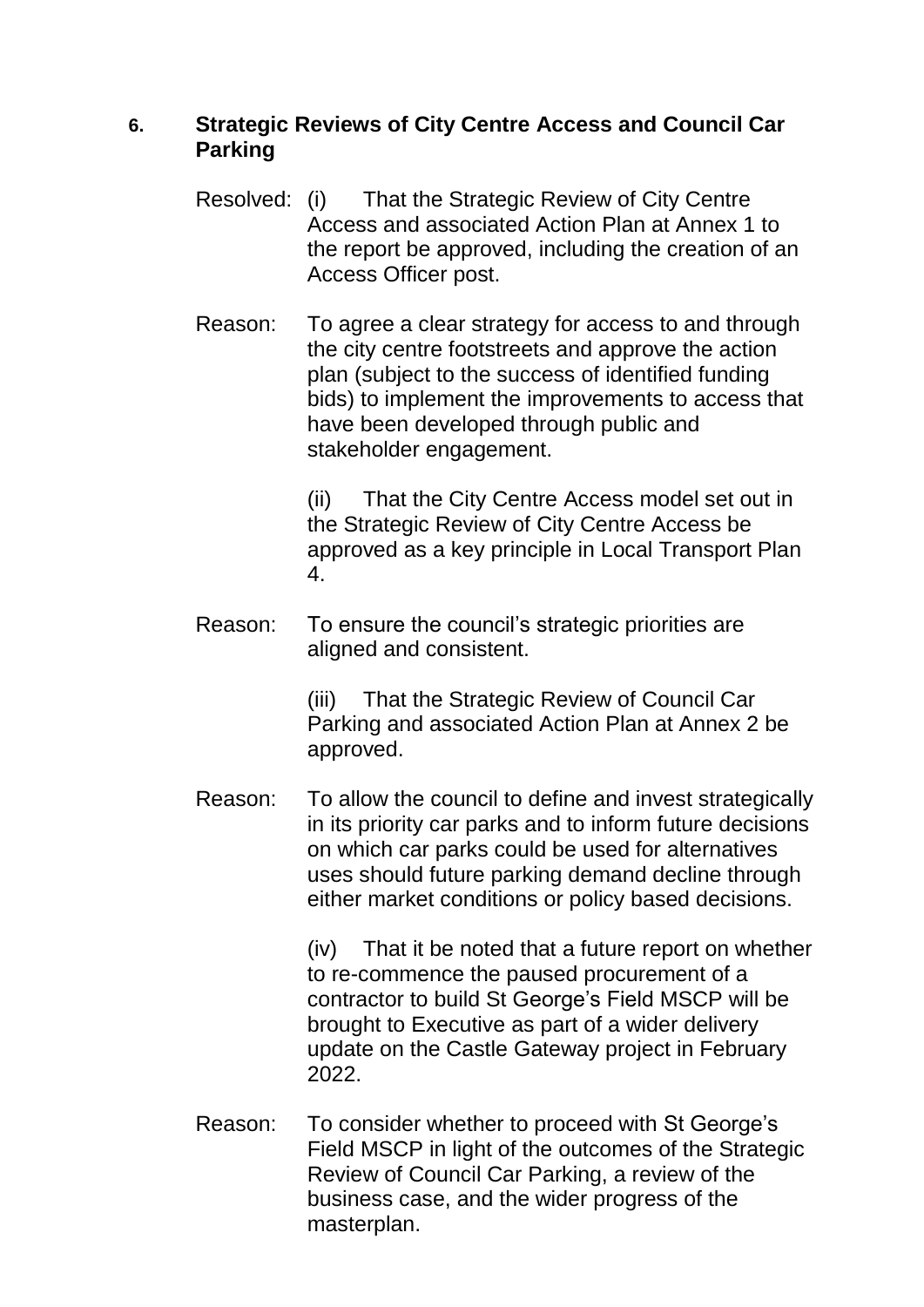(v) That the Access Officer be asked to bring updates on the progress of implementing the Access Action Plan to the relevant portfolio holder for review.

#### Reason: To ensure that the progress of the plan is monitored.

(vi) That more opportunities be explored for blue badge parking on the edge of the footstreets.

Reason: To increase the availability of blue badge parking close to the city centre where possible.

#### **7. Consideration of Changes to the City Centre Traffic Regulation Order**

Resolved: Hostile Vehicle Mitigation (HVM) and Future Blue Badge Access to Footstreets

> (i) That the responses to the statutory consultation on the removal of blue badge exemptions permitting access to footstreets during pedestrianised hours be noted.

> Reason: To recognise the statutory consultation process as part of decision making.

(ii) That the impact of the proposals on Blue Badge holders and the disabled community, as identified through the statutory consultation and the wider engagement work the council has undertaken, be taken into account, noting that some members of this community have made clear that removal of the exemption will remove their ability to access the footstreets, as set out and duly considered within the Equalities Impact Assessment at Annex AA to the report.

Reason: To recognise the Council's duties under the Equalities Act and Human Rights Act and to ensure that the Council strikes the a proportionate balance between the rights of individuals and the interests of the community and to have due regard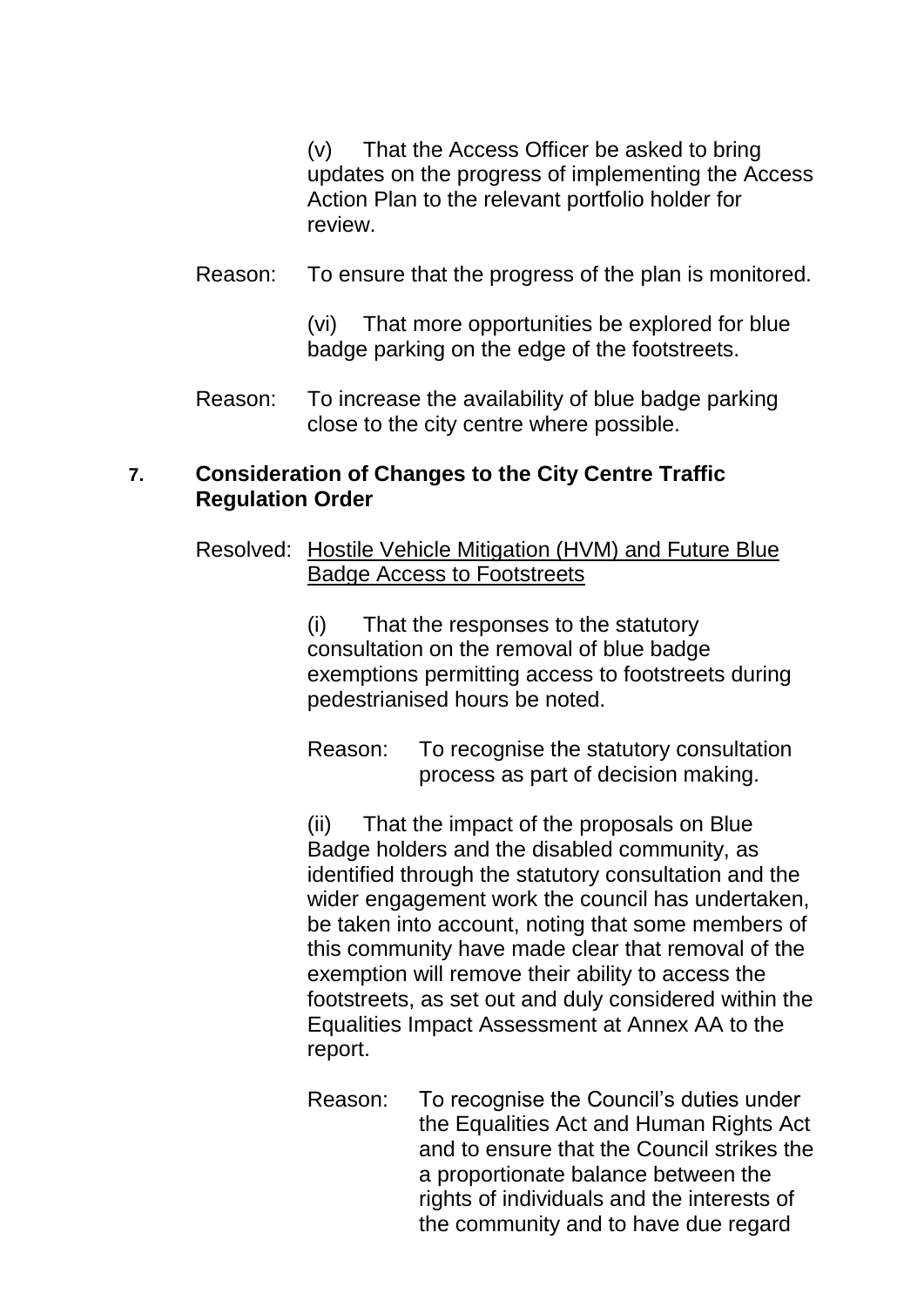to the impacts that the proposals will have on some members of a community with a protected characteristic.

(iii) That, having considered (i) and (ii) above, officers' recommendation to remove the exemption on vehicles displaying a Blue Badge from accessing Blake Street, Church Street, Colliergate, Goodramgate between Deangate and Church Street, King's Square, Lendal, St Andrewgate between its junction with King's Square and a point 50 metres north east and St Helen's Square during the pedestrian hours be accepted and approved.

(iv) That all remaining vehicle access exemptions, such as bullion vehicles, be reviewed to explore how they can be removed or discouraged to protect the integrity of the counter-terrorism measures, and that a report be brought back on a date to be agreed with the Executive Member for Transport, to ensure that the police advice is followed in full.

Reason: To protect more of the footstreets from the risk of a terrorist attack, recognising the responsibilities of the council in relation to the European Convention of Human Rights Article 2, The Right to Life - this article places a positive duty on the state to protect life whilst considering the council's Equalities Duty.

(v) That, having considered (i) and (ii) above, officers' recommendation not to proceed with a permanent change to remove blue badge access to Castlegate at this stage be accepted and approved.

Reason: The case for change at Castlegate is presented in the Castle Gateway Masterplan. Any proposals for this location need to be considered once a delivery and phasing plan for the Castle Gateway project is approved.

(vi) That the additional Blue Badge parking that formed part of the statutory consultation be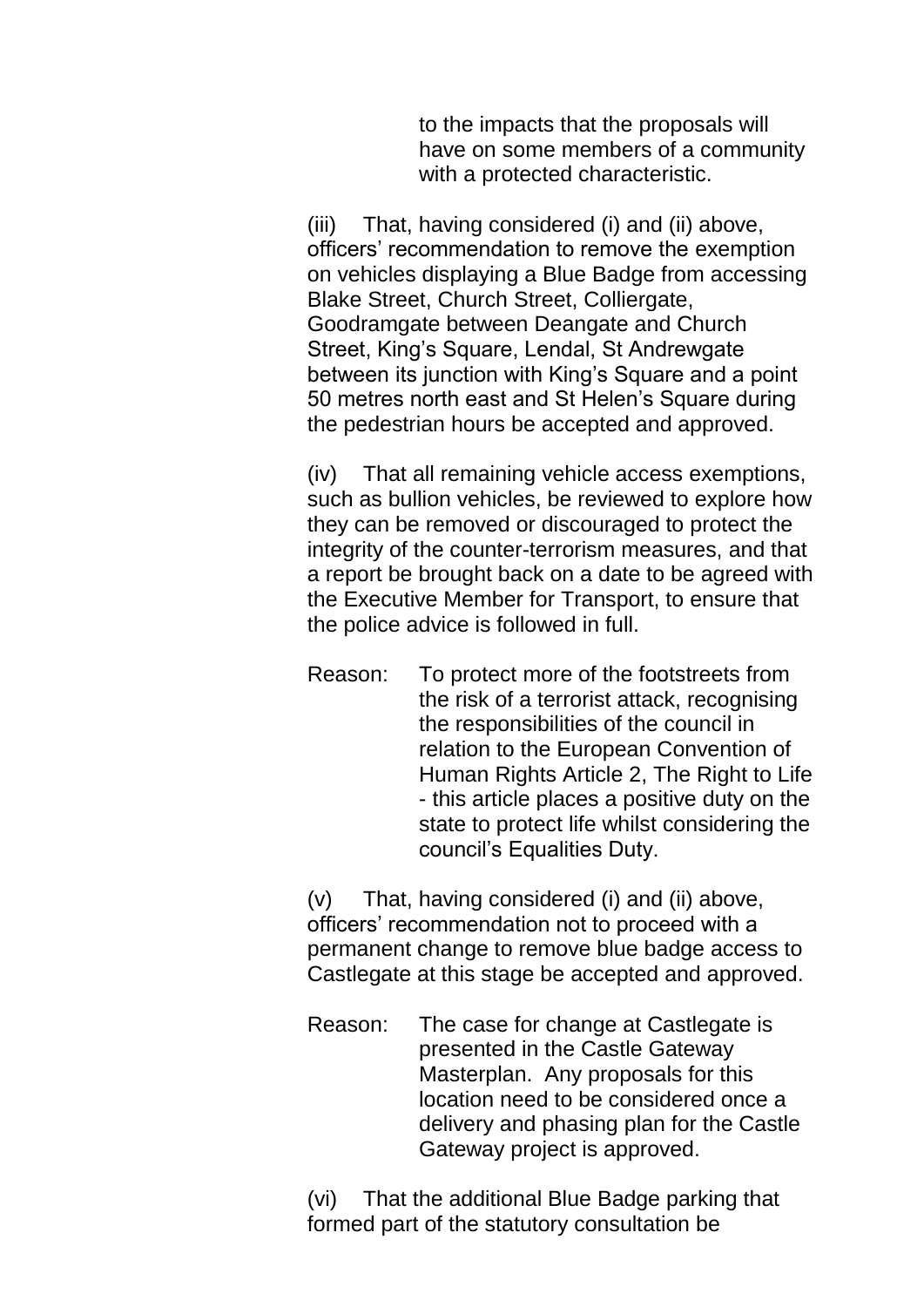implemented, with the exception of the two bays on St Andrewgate nearest to its junction with Bartle Garth.

Reason: Recognising the consultation comments relating to St Andrewgate, and because the bays nearest to the junction with Bartle Garth cause an obstruction to vehicles and cycles as well as hindering access in/out of a private drive.

(vii) That, should the Active Travel Fund bid to Improve Disabled Access Routes into and around the city centre (including improved paving and dropped kerbs) be unsuccessful, authority be delegated to the Executive Member for Transport to reprioritise existing transport funding of £250,000, to ensure that this key element of the action plan in the Strategic Review of City Centre Access is delivered.

Reason: Recognising the impact that removing the exemption on vehicles displaying a blue badge from accessing the pedestrian area will have on the disabled community. Implementing these measures will improve access to the city centre.

(viii) That businesses be informed of, and given the option to comment on, the permanent HVM plans and specific barrier placements before these are brought to Executive for approval.

Reason: To enable businesses affected by the proposals to have an input.

#### Permanent Footstreet Hours

(ix) That a statutory consultation be commenced on a permanent change to footstreet hours, to be from 10:30 am to 7:00pm.

Reason: To give effect to the My City Centre Vision, which has an aspiration for longterm footstreet hours that run until 7pm,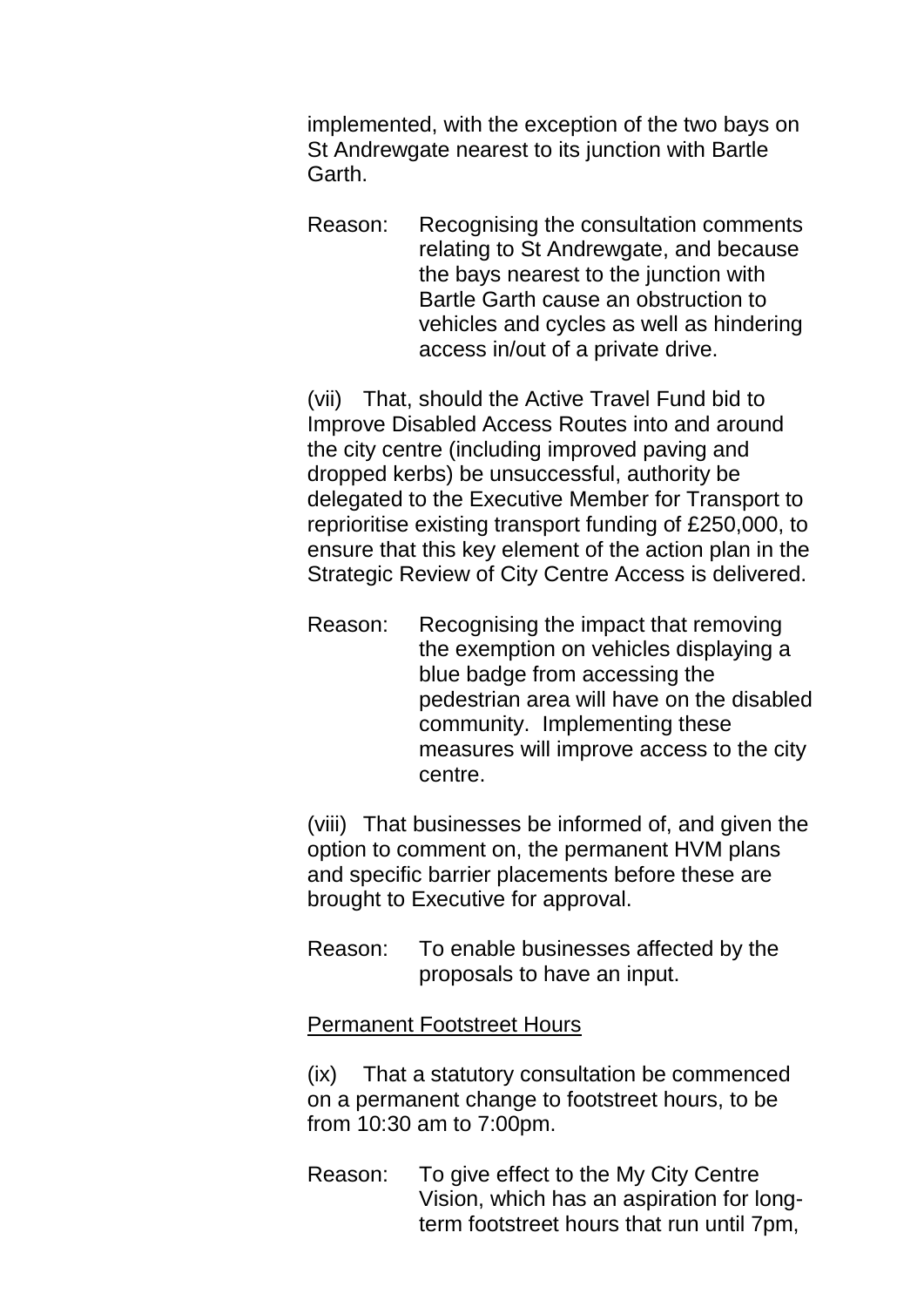which was supported in the My City Centre consultation.

### Covid Response Recommendations

(x) That it be agreed that Blue Badge access and parking will continue to be suspended on Castlegate until the end of September 2022, at which point Blue Badge exemptions to allow access will return and existing pavement café licenses granted to parklets on the street will not be renewed.

(xi) That a further temporary extension of footstreet hours to 8:00 pm be approved through to the end of the calendar year.

Reason: To extend the existing footstreet hours in line with Christmas Markets.

(xii) That a further temporary extension of footstreet pedestrian hours to 7:00pm be approved from January 2022 through to the end of September 2022, in line with the government's legislation for pavement café licenses, and that pavement café licenses be rescinded and re-issued with an amended finish of 8:00 pm instead of 7:00 pm.

Reason: Extending the existing footstreet hours in line with the government extension for pavement cafés will allow the temporary pavement café licences that have been awarded to continue, and amending the time to match the proposed permanent change to footstreet hours avoids confusion.

## **8. Dial & Ride: Funding and Delivery Arrangements**

Resolved: (i) That authority be delegated to the Corporate Director of Place, in consultation with the S.151 Officer and Director of Governance, to enter into a grant funding model with York Wheels for the Dial & Ride Service.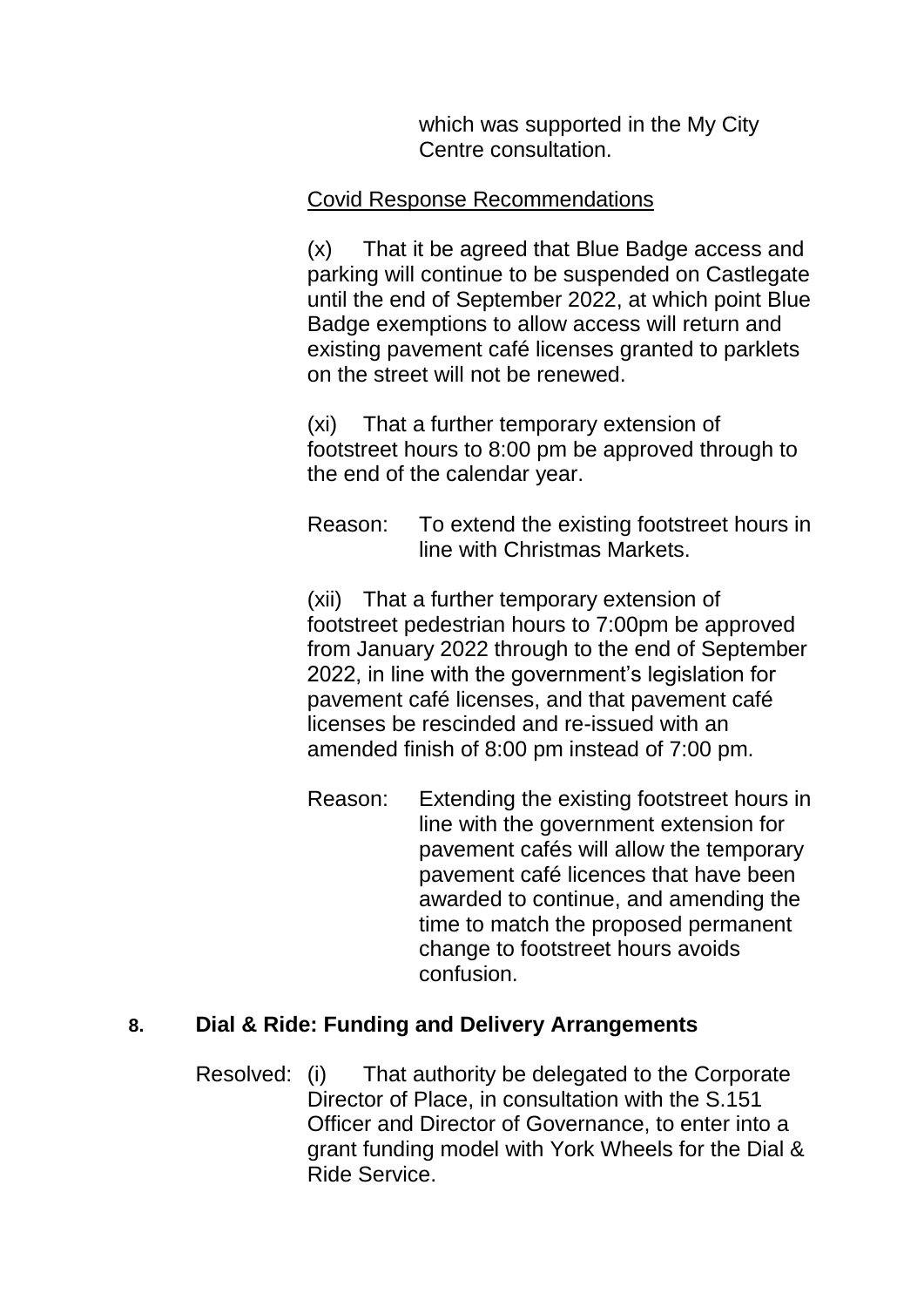Reason: To ensure that local community transport services continue to operate at full strength on a stable financial basis.

> (ii) That approval be given for the grant-funded replacement of two minibuses, in compliance with current council fleet replacement policies.

Reason: To ensure that the Dial & Ride service meets the highest reliability and safety standards going forward within the available budget.

> (iii) That the additional cost of the service going forward be recognised, and that it be noted that this will be funded from Bus Service Operator Grant (BSOG).

Reason: To ensure that new service is funded within available budgets.

> (iv) That the Corporate Director of Place be authorised to open discussions with York Wheels about how they may be able to support Blue Badge Holders with access to the City Centre up to the value of £50k.

Reason: To ensure that the Dial & Ride is part of the solution to ensuring disabled access to the city centre in the future.

#### **9. York Railway Station Gateway - Project Update and LNER Funding & Development Agreement**

- Resolved: (i) That the progress made to date with the regard to the design and delivery of the York Station Gateway scheme in particular with respect to procurement of a new professional services contract, delivery of the Package 1: Enabling Works, Package 2: Highway Works, land acquisition, design, Contractor procurement, and current funding status, be noted.
- Reason: To confirm that the Executive has been updated on project progress as a basis for future decisions.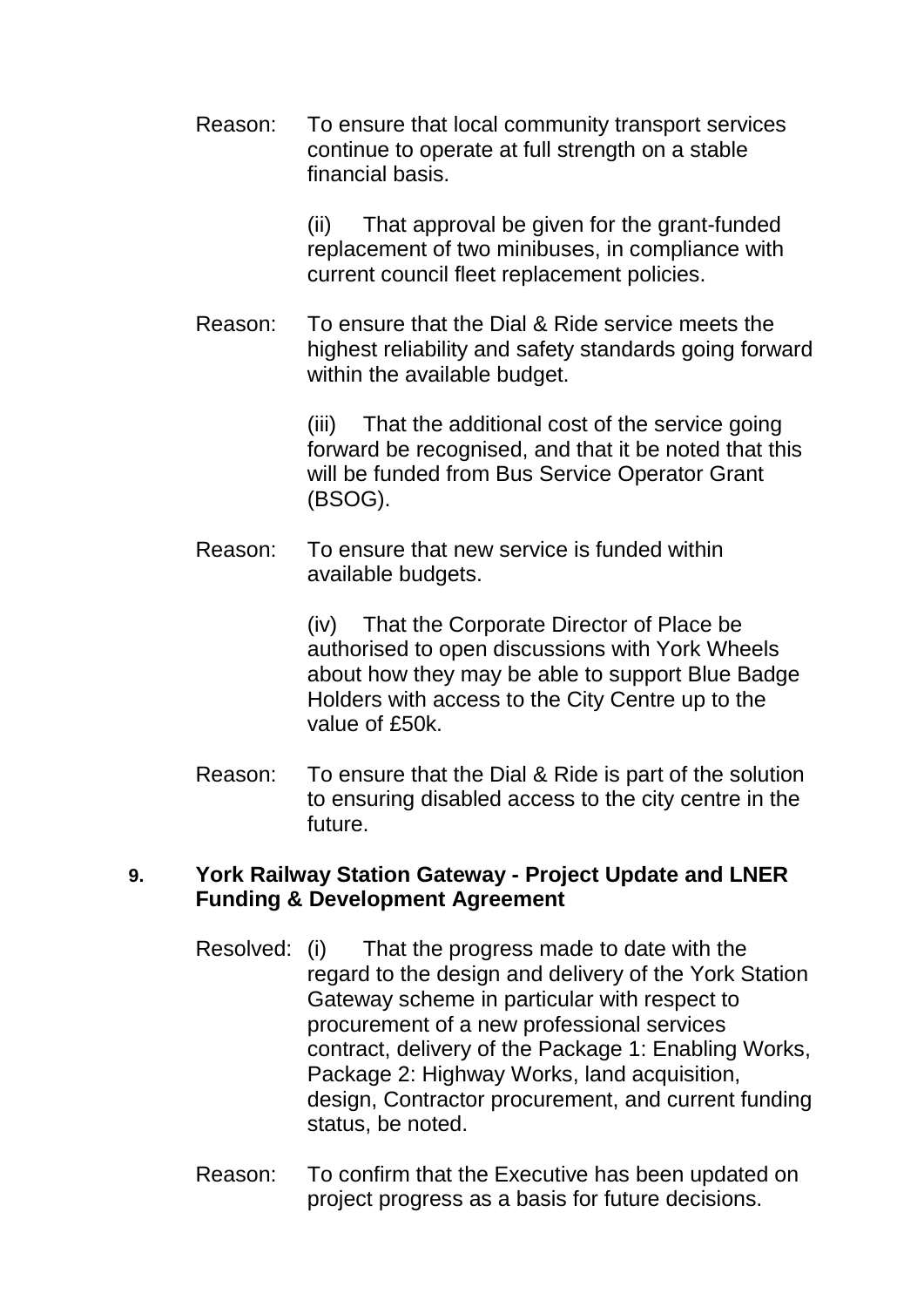(ii) That the updated budget and Delivery and Procurement Strategy of the scheme be approved, and authority be delegated to the Director of Place (in consultation with the s151 Officer and Director of Governance or their delegated officers) to take such steps as are necessary to procure, award and enter into the resulting contracts for Package 2: Highway Works, Package 4: Loop Road Works (and Package 3: Station Works if agreement on the Funding and Development Agreement with LNER cannot be reached).

Reason: To enable arrangements to be put in place to proceed to procurement of a delivery contractor.

> (iii) That approval be granted to enter into a Funding and Development Agreement between the CYC and LNER for the delivery of Package 3: Station Works and that authority be delegated to the Director of Place (in consultation with the s151 Officer and Director of Governance or their delegated officers) to take such steps as are necessary to negotiate and enter into the final agreement.

Reason: To progress the delivery of the station works elements of the scheme which will create space for revised taxi provision at the station and an increase in space for the public realm.

> (iv) That approval be granted to enter into a Funding Agreement with WYCA to formalise the merging of the West Yorkshire-Plus Transport Fund and the Transforming Cities Fund, and that authority be delegated to the Director of Place (in consultation with the s151 Officer and Director of Governance or their delegated officers) to take such steps as are necessary to negotiate and enter into the final agreement.

Reason: To progress the delivery of the scheme.

(v) That approval be given to draw down further funds from West Yorkshire-Plus Transport Fund and/or Transforming Cities Fund, to provide funding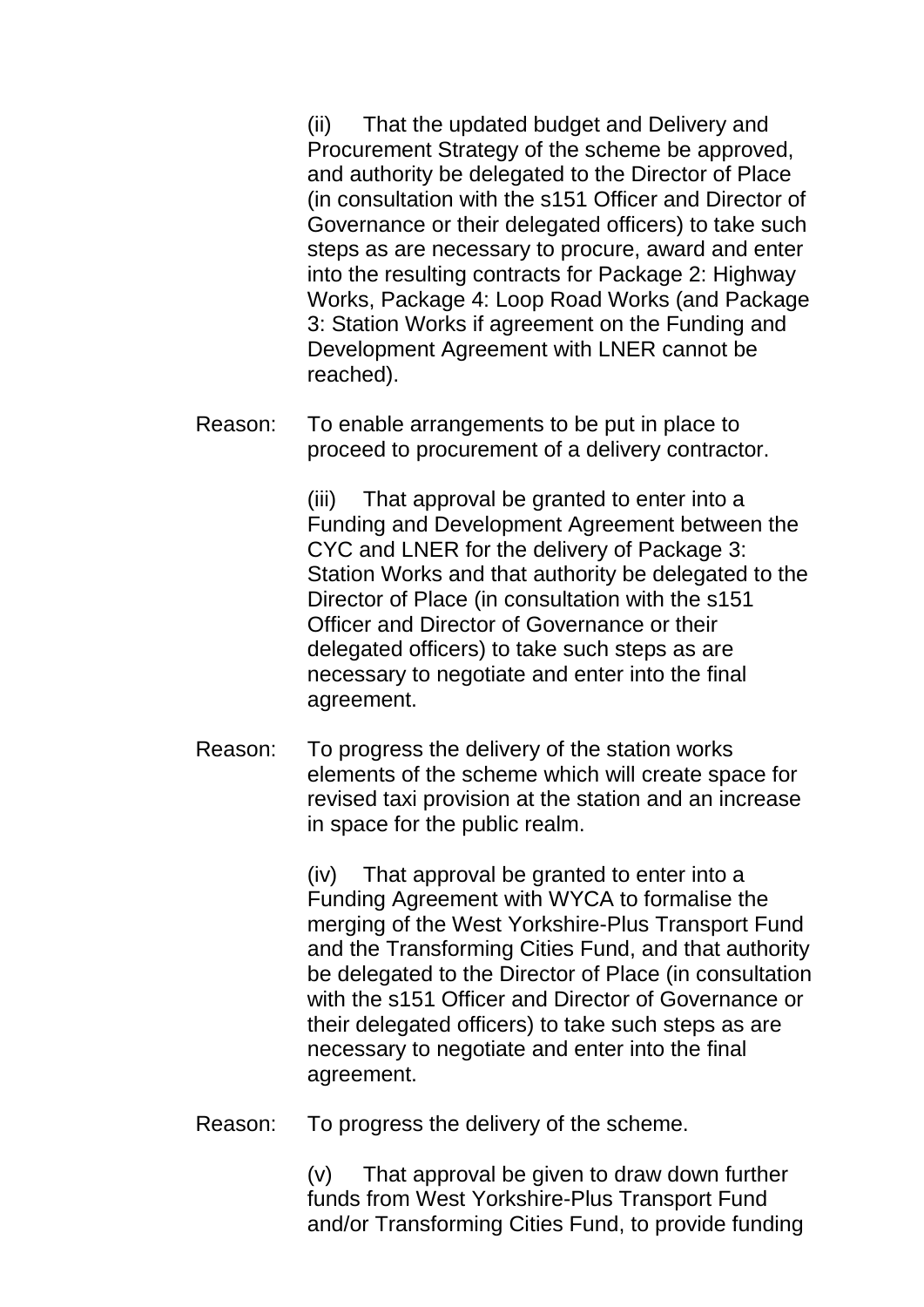for LNER to progress the detailed design of the Package 3: Station Works element of the scheme (and the procurement of a delivery Contractor if agreement on the Funding and Development Agreement with LNER cannot be reached) and that authority be delegated to the Director of Place (in consultation with the s151 Officer and the Director of Governance or their delegated officers) to draw the funds down.

Reason: To enable the production of detailed cost plans and to progress the station works to procurement.

# **10. Recommissioning of Carers Support Services**

Resolved: (i) That Option 1 be approved and a tender exercise be undertaken to re-commission Carers Support Services for adults and young people, in line with the Key Decision criteria as set out in section 7.8 of the council's Contract Procedure Rules.

> (ii) That authority to award the contract be delegated to the Director of Prevention and Commissioning, in consultation with the Executive Member for Health & Adult Social Care, the Chief Finance Officer, and the Director of Governance.

Reason: To deliver a sustainable, integrated support model for carers, delivered by a competent and professional external provider who fully understands the needs of carers of all ages and from all backgrounds and works within the principles of the Care Act 2014, placing emphasis on prevention, early intervention and the maximisation of self-care.

## **11. Refresh of York's Parish Charter**

Resolved: (i) That the revised charter be approved, and that the Executive Member for Culture, Leisure & Communities be asked to sign it on behalf of the council.

> (ii) That the revised charter be referred to the York Branch of the Yorkshire Local Councils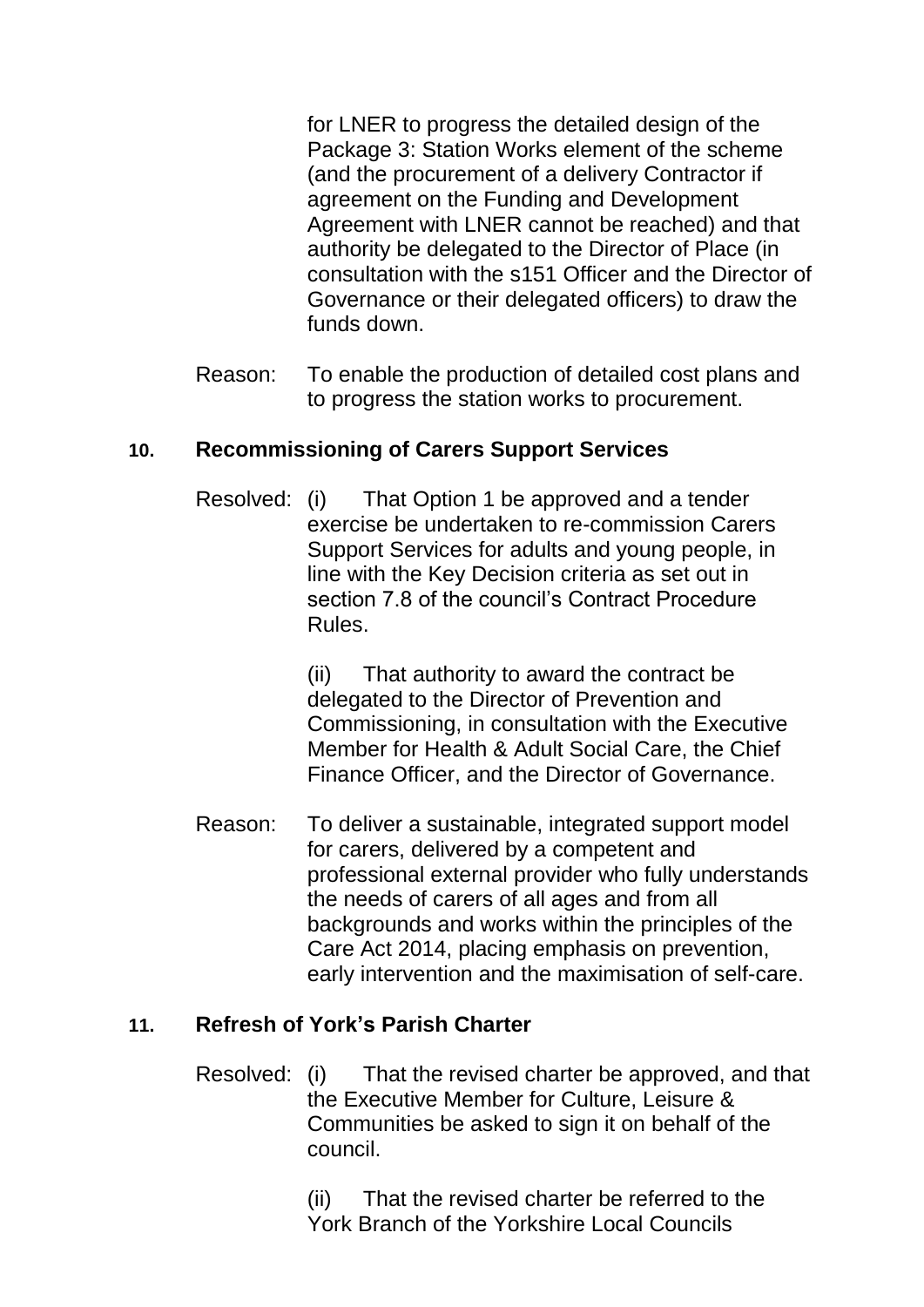Association (YLCA) for signature on behalf of the local councils.

Reason: To advance joint working between City of York Council and York's parish councils.

## **12. Merger of York Coroner Area with North Yorkshire County Council Coroner Areas**

Resolved: (i) That approval be given to submit a business case to the Ministry of Justice and Chief Coroner seeking permission to merge the existing City of York Council coroner area and the North Yorkshire County Council coroner areas into one area, and that authority be delegated to the Chief Operating Officer (in consultation with the Director of Governance or her delegated officers) to make minor changes to the business case should they be required.

> (ii) That the proposed Service Level Agreement with North Yorkshire County Council be approved, and that authority be delegated to the Chief Operating Officer (in consultation with the Director of Governance or her delegated officers) to take such steps as are necessary to finalise and enter into the resulting agreement.

Reason: To improve resilience and efficiency, with minimal financial impact, and in line with the Chief Coroner's Guidance.

## **13. 2021/22 Finance and Performance Monitor 2**

- Resolved: That the finance and performance information, and the actions needed to manage the financial position, be noted.
- Reason: To ensure expenditure is kept within the approved budget.